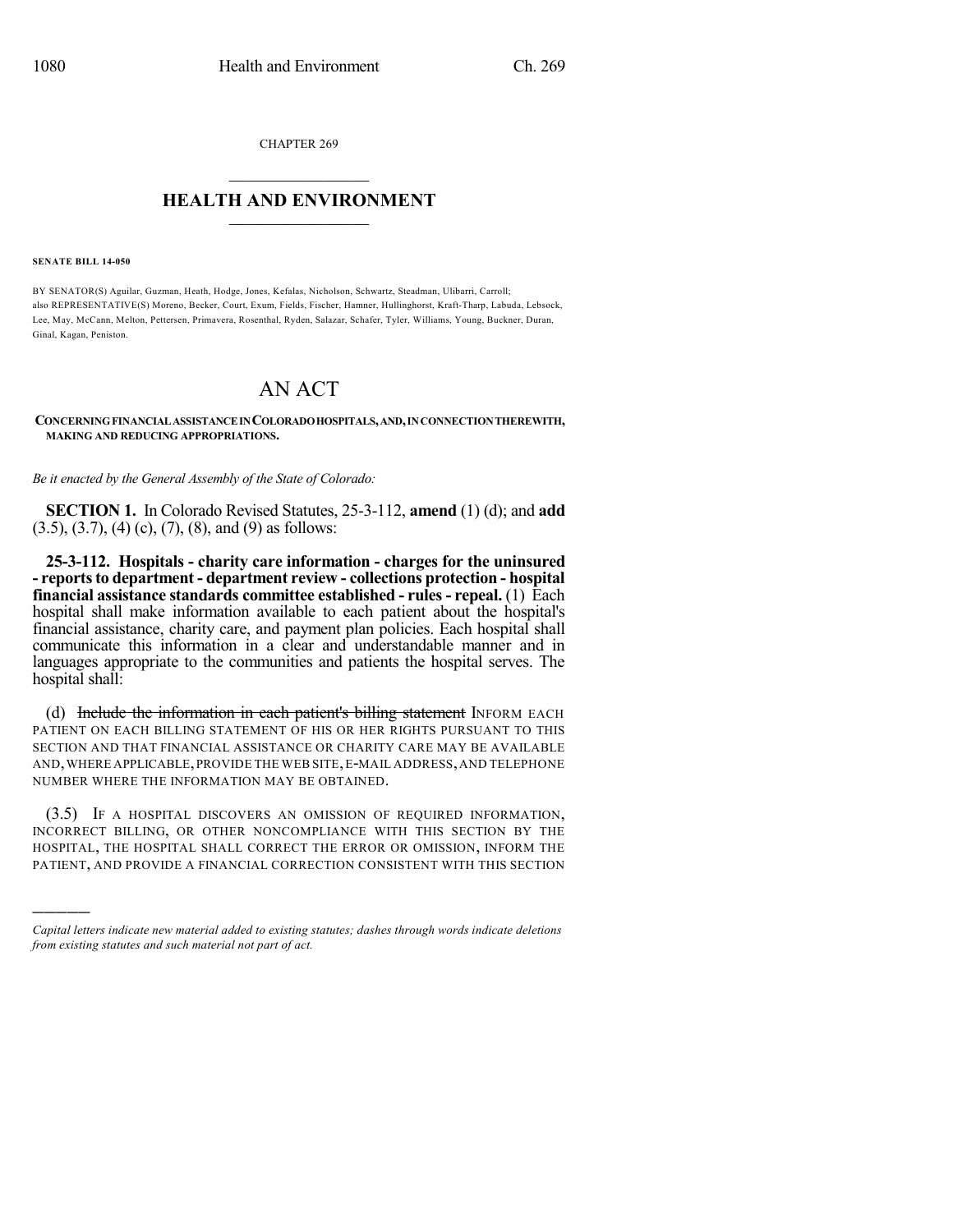#### Ch. 269 Health and Environment 1081

TO THE PERSONS AFFECTED BY THE ERROR OR OMISSION. THE HOSPITAL SHALL INFORM THE DEPARTMENT OF THE ERRORS, OMISSIONS, AND CORRECTIVE ACTIONS TAKEN BY THE HOSPITAL IN THE SAME MANNER AND FORM AS THE REPORTS REQUIRED IN SECTION 25-1-124. THE DEPARTMENT SHALL NOT INVESTIGATE A HOSPITAL BECAUSE THAT HOSPITAL HAS CORRECTED AN ERROR, OMISSION, OR NONCOMPLIANCE WITH THIS SECTION, UNLESS THERE IS GOOD CAUSE TO OPEN AN INVESTIGATION.IFTHE DEPARTMENT INVESTIGATES A SELF-REPORTED INCIDENT,THE DEPARTMENT SHALL INVESTIGATE, DOCUMENT, AND IDENTIFY THE SELF-REPORTED ERRORS, OMISSIONS, OR NONCOMPLIANCE RELATED TO THIS SECTION AS A SELF-REPORTED INCIDENT INVESTIGATION, AND NOT AS A COMPLAINT INVESTIGATION. THE DEPARTMENT SHALL MAKE INFORMATION CONCERNING INVESTIGATIONS AND COMPLAINTS AVAILABLE TO THE PUBLIC IN THE SAME MANNER AS SECTION 25-1-124 (6) AND (7). THE DEPARTMENT SHALL MAKE HOSPITAL SELF-REPORTED INCIDENTS SUBMITTED TO THE DEPARTMENT PURSUANT TO THIS SECTION AVAILABLE TO THE PUBLIC UPON REQUEST.

(3.7) (a) IF THE DEPARTMENT RECEIVES A VALID COMPLAINT REGARDING A HOSPITAL'S COMPLIANCE WITH THIS SECTION, THE DEPARTMENT MAY CONDUCT A REVIEW.IN ADDITION, THE DEPARTMENT SHALL PERIODICALLY REVIEW HOSPITALS TO ENSURE COMPLIANCE WITH THIS SECTION.

(b) IF THE DEPARTMENT FINDS THAT A HOSPITAL IS NOT IN COMPLIANCE WITH THIS SECTION, INCLUDING THE RULES ADOPTED PURSUANT TO PARAGRAPH (c) OF SUBSECTION (7) OF THIS SECTION, THE DEPARTMENT SHALL NOTIFY THE HOSPITAL, AND THE HOSPITAL HAS NINETY DAYS TO FILE WITH THE DEPARTMENT A CORRECTIVE ACTION PLAN THAT INCLUDES MEASURES TO INFORM THE PATIENT OR PATIENTS,AND PROVIDE A FINANCIAL CORRECTION CONSISTENT WITH THIS SECTION TO THE PERSONS AFFECTED BY THE NONCOMPLIANCE.AHOSPITAL MAY REQUEST UP TO ONE HUNDRED TWENTY DAYS TO SUBMIT A CORRECTIVE ACTION PLAN IF NECESSARY. THE DEPARTMENT MAY REQUIRE A HOSPITAL THAT IS NOT IN COMPLIANCE WITH THIS SECTION,OR WITH RULES ADOPTED PURSUANT TO PARAGRAPH (c) OF SUBSECTION (7) OF THIS SECTION, TO DEVELOP AND OPERATE UNDER A CORRECTIVE ACTION PLAN UNTIL THE HOSPITAL IS IN COMPLIANCE.

(c) IF A HOSPITAL'S NONCOMPLIANCE WITH THIS SECTION IS DETERMINED BY THE DEPARTMENT TO BE KNOWING OR WILLFUL, THE DEPARTMENT MAY FINE THE HOSPITAL UP TO FIVE THOUSAND DOLLARS.IN ADDITION, IF THE HOSPITAL FAILS TO TAKE CORRECTIVE ACTION OR FAILS TO FILE A CORRECTIVE ACTION PLAN WITH THE DEPARTMENT WITHIN NINETY DAYS, OR UP TO ONE HUNDRED TWENTY DAYS IF APPROVED BY THE DEPARTMENT, THE DEPARTMENT MAY FINE THE HOSPITAL UP TO FIVE THOUSAND ADDITIONAL DOLLARS.THE DEPARTMENT SHALL CONSIDER THE SIZE OF THE HOSPITAL AND THE SERIOUSNESS OF THE VIOLATION IN SETTING THE FINE AMOUNT.

(4) (c) A HOSPITAL SHALL NOT INITIATE COLLECTIONS PROCEEDINGS ONCE THE HOSPITAL IS NOTIFIED THAT IT MUST SUBMIT A CORRECTIVE ACTION PLAN OR WHEN THE HOSPITAL IS OPERATING PURSUANT TO A CORRECTIVE ACTION PLAN PURSUANT TO SUBSECTION (3.7) OF THIS SECTION.

(7) (a) THERE IS HEREBY ESTABLISHED, IN THE DEPARTMENT, THE HOSPITAL FINANCIAL ASSISTANCE STANDARDS COMMITTEE.THE COMMITTEE CONSISTS OF THE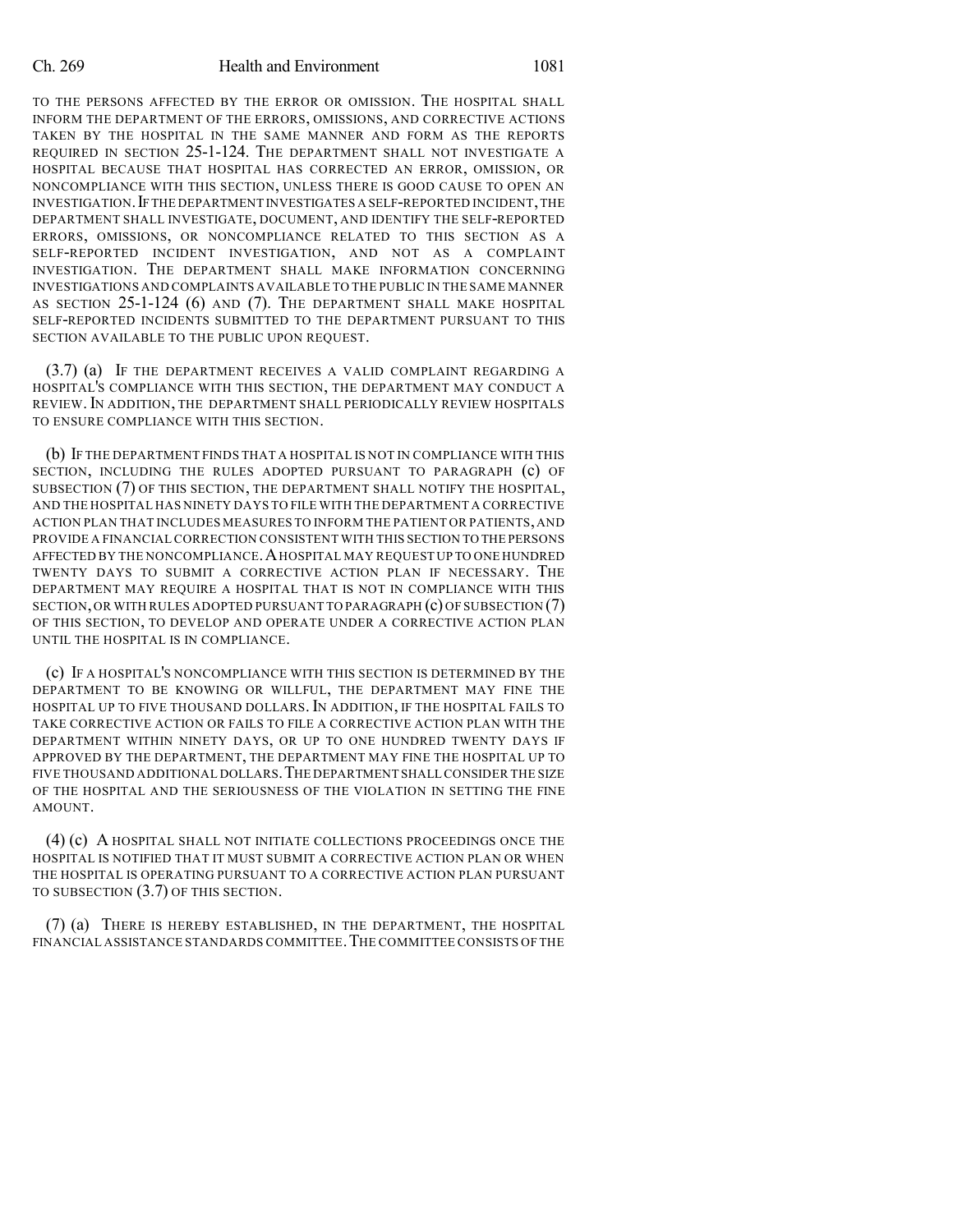FOLLOWING MEMBERS:

(I) THE EXECUTIVE DIRECTOR OF THE DEPARTMENT OR HIS OR HER DESIGNEE;

(II) THREE REPRESENTATIVES OF COLORADO HOSPITALS, ONE WHO REPRESENTS COLORADO HOSPITALS, ONE WHO REPRESENTS URBAN HOSPITALS, AND ONE WHO REPRESENTS RURAL HOSPITALS,JOINTLY APPOINTED BY THE SPEAKER OF THE HOUSE OF REPRESENTATIVES AND THE PRESIDENT OF THE SENATE WITHIN THIRTY DAYS AFTER THE EFFECTIVE DATE OF THIS SUBSECTION (7); AND

(III) THREE REPRESENTATIVES OFORGANIZATIONS THAT REPRESENT CONSUMERS, JOINTLY APPOINTED BY THE SPEAKER OF THE HOUSE OF REPRESENTATIVES AND THE PRESIDENT OF THE SENATE WITHIN THIRTY DAYS AFTER THE EFFECTIVE DATE OF THIS SUBSECTION (7).

(b) THE COMMITTEE SHALL:

(I) HOLD ITS FIRST MEETING WITHIN SIXTY DAYS AFTER THE EFFECTIVE DATE OF THIS SUBSECTION (7);

(II) DEVELOP RECOMMENDATIONS FOR UNIFORM STANDARDS FOR THE CONSISTENT IMPLEMENTATION OF THIS SECTION AT ALL COLORADO HOSPITALS;AND

(III) SUBMIT THE RECOMMENDATIONS FOR UNIFORM STANDARDS TO THE STATE BOARD OF HEALTH WITHIN ONE HUNDRED TWENTY DAYS AFTER THE EFFECTIVE DATE OF THIS SUBSECTION (7).

(c) THE STATE BOARD OF HEALTH MAY ADOPT BY RULE THE RECOMMENDATIONS FOR UNIFORM STANDARDS MADE BY THE HOSPITAL FINANCIAL ASSISTANCE STANDARDS COMMITTEE TO EVALUATE WHETHER A HOSPITAL IS IN COMPLIANCE WITH THIS SECTION.

(d) THIS SUBSECTION (7) IS REPEALED, EFFECTIVE DECEMBER 31, 2014.

(8) THE DEPARTMENT SHALL MAKE INFORMATION AVAILABLE REGARDING ANY CORRECTIVE ACTIONS FOR WHICH FINES WERE IMPOSED PURSUANT TO THIS SECTION. ANY INFORMATION REGARDING THE LOWEST NEGOTIATED RATE PROVIDED TO THE DEPARTMENT PURSUANT TO THIS SECTION IS CONFIDENTIAL AND NOT A PUBLIC RECORD.

(9) NOTHING IN THIS SECTION AFFECTS A LICENSE ISSUED TO A HOSPITAL PURSUANT TO SECTION 25-3-101.THE DEPARTMENT SHALL NOT CHARGE A HOSPITAL AN ADDITIONAL LICENSE FEE FOR COSTS ASSOCIATED WITH THIS SECTION.

**SECTION 2. Appropriation - adjustments to 2014 long bill.** (1) For the implementation of this act, the general fund appropriation made in the annual general appropriation act to the controlled maintenance trust fund created in section  $24-75-302.5$  (2) (a), Colorado Revised Statutes, for the fiscal year beginning July 1, 2014, is decreased by \$49,161.

(2) In addition to anyother appropriation, there is herebyappropriated, out of any